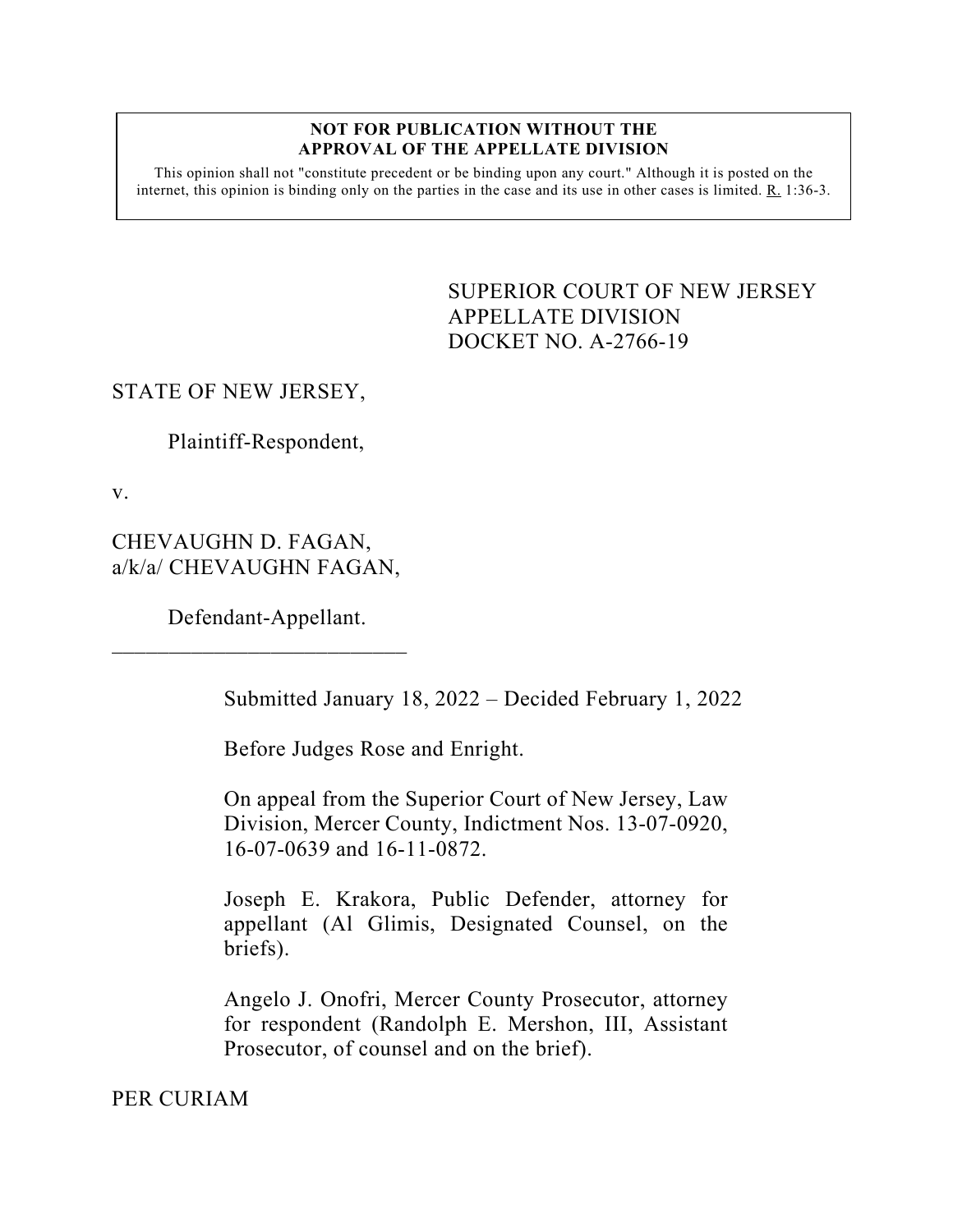Defendant Chevaughn D. Fagan, a non-citizen of the United States, appeals from a January 28, 2020 order denying his petition for post-conviction relief (PCR) without an evidentiary hearing. We affirm.

Between July and November 2016, defendant was charged with various assault and weapons offenses in multiple counts of two separate Mercer County indictments. On December 9, 2016, pursuant to a negotiated plea agreement, defendant pled guilty to second-degree possession of a weapon for an unlawful purpose on Indictment No. 16-11-0872, and second-degree unlawful possession of a weapon on Indictment No. 16-07-0639. Defendant also pled guilty to violating a July 23, 2015 probationary sentence on a fourth-degree weapons offense charged in Indictment No. 13-07-0920. The State recommended an aggregate prison term of five years with a parole disqualifier of forty-two months, and agreed to dismiss the remaining counts of Indictment Nos. 16-11- 0872 and 16-07-0639.

Represented by assigned counsel at the plea proceeding, defendant testified he read the plea form, counsel reviewed the plea form with him, he initialed each of the five pages, and he signed the last page and the supplemental plea form. Defendant further stated he was satisfied with his attorney's services, and was not forced or pressured to sign the plea forms.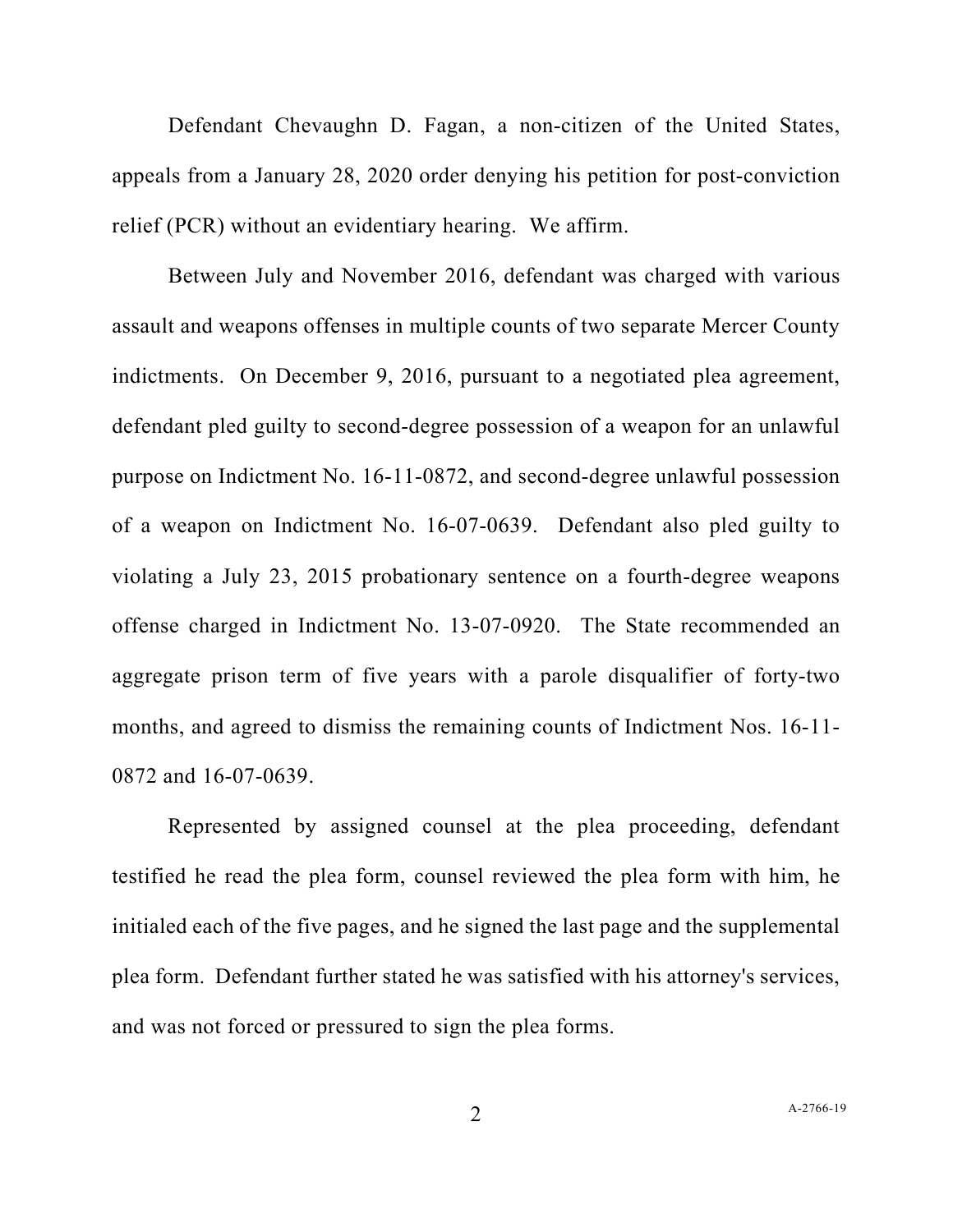Relevant here, defendant acknowledged he is not a United States citizen, and that his guilty plea "to one or all of these offenses could lead to changing [his] immigration status; it could lead to deportation." When the court inquired whether defendant had an opportunity to consult with an immigration attorney, the following exchanged ensued:

DEFENDANT: I talked to Ms. . . .

THE COURT: Ms. [Plea Counsel]? Okay.

PLEA COUNSEL: Your Honor, Mr. Fagan has had the opportunity but didn't have the funds to do so. We talked about what my office suggests would happen. I think they're very much so . . . our immigration counsel (indiscernible) . . . believe [sic] that would lead to deportation and we did go over that.

THE COURT: [Addressing defendant] You've been advised about that — that it's likely that you would be deported based on these guilty pleas?

DEFENDANT: Yes.

Additionally, defendant answered, "Yes" to Question 17(f) of the plea form:

"Having been advised of the possible immigration consequences and of your

right to seek individualized legal advice on your immigration consequences, do

you still wish to plead guilty?"

Prior to sentencing, defendant retained private counsel, who moved to withdraw defendant's guilty pleas on several grounds, including plea counsel's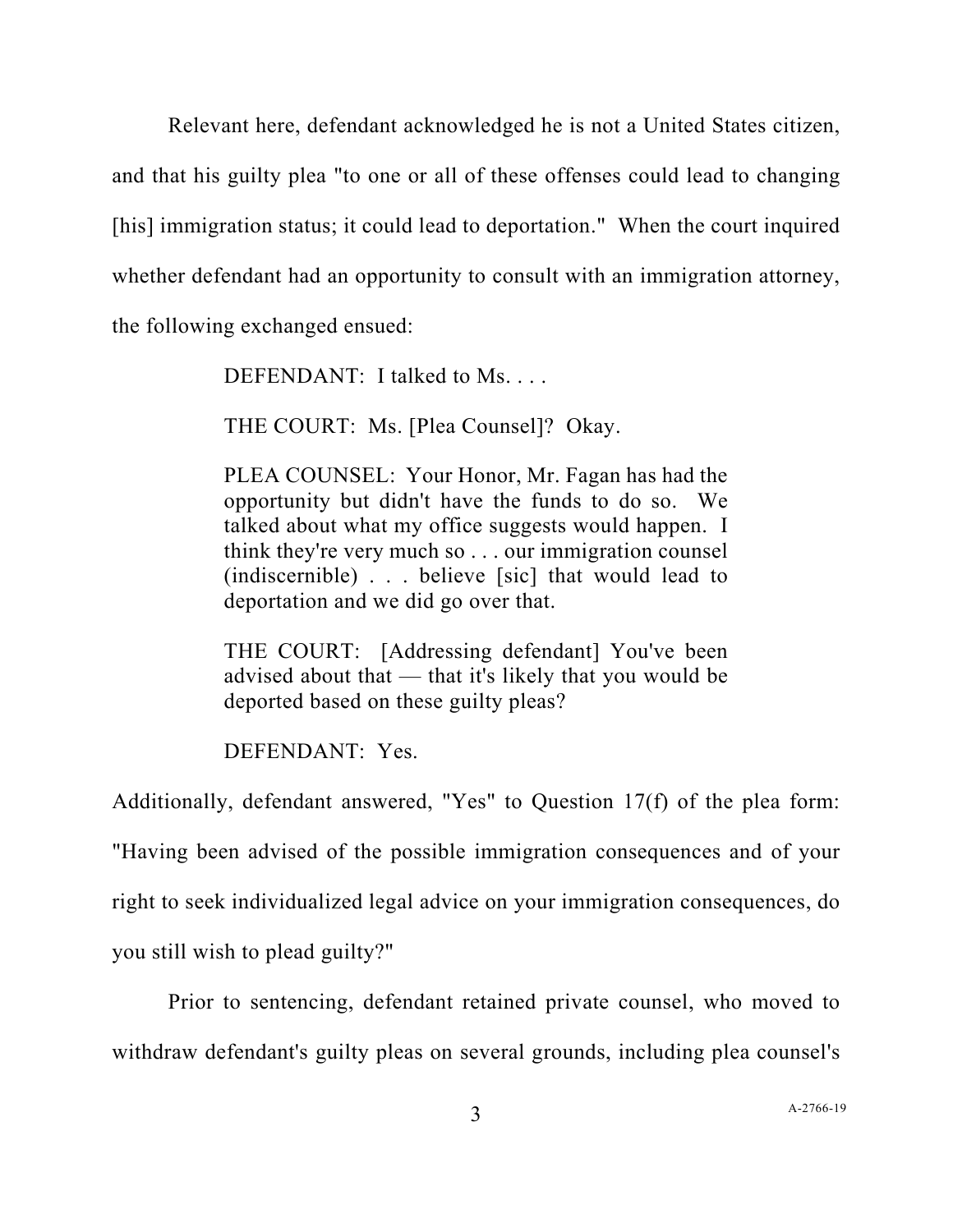failure to "properly advise [defendant] of the consequences of his plea regarding the deportation issue," and that he was not afforded the opportunity to consult with an immigration attorney. Motion counsel also contended defendant satisfied the Slater<sup>[1](#page-3-0)</sup> factors, warranting vacatur of his guilty pleas on that additional basis.

Citing our Supreme Court's decision in State v. Gaitan, 209 N.J. 339 (2012), motion counsel argued plea counsel "must highlight for non-citizens" that a guilty plea "will place [them] at risk of removal and that they may seek to obtain counseling on potential immigration consequences in order that their guilty plea [is] accepted as knowing and voluntary." Referencing the plea transcript, counsel claimed the advice rendered by plea counsel and the court was "[n]ot a specific, affirmative: '[Your guilty pleas] will result in your removal.'" Instead, plea counsel said her office "believe[d] it would lead" while the court stated defendant's guilty pleas "could lead to changing [defendant's] immigration status." Motion counsel contended that advice was incorrect, stating: "I think it actually will result in his removal."

Immediately following argument, the trial court rendered a thorough oral decision, denying defendant's motion. Noting portions of the transcript were

<span id="page-3-0"></span>State v. Slater, 198 N.J. 145 (2009).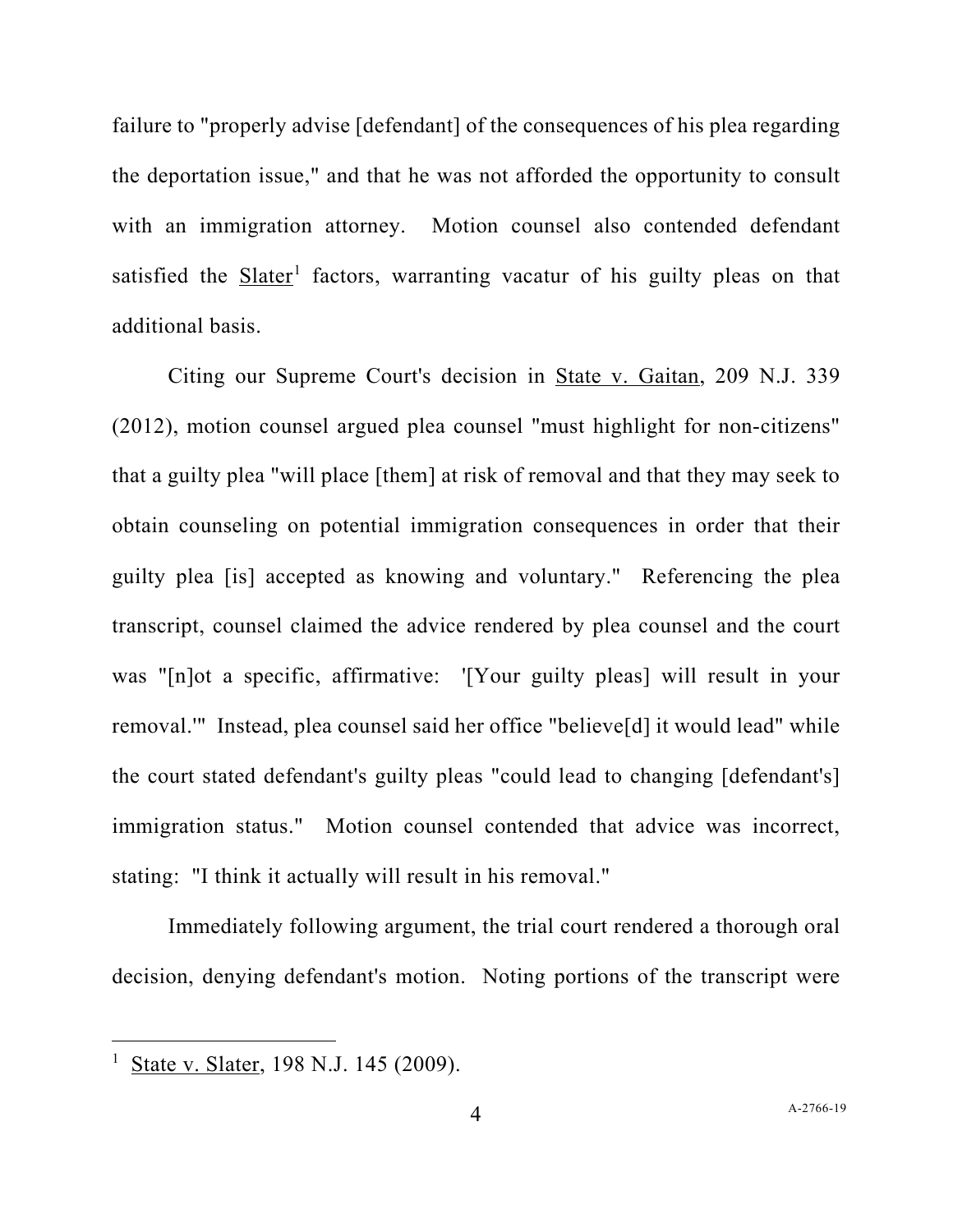indiscernible, the court reviewed the transcript of the plea hearing and listened to the CourtSmart recording. The court found, "there was n[ot] a great deal of hesitation between the questions and responses, unless it was appropriate."

Regarding the immigration issue, the court distinguished the facts of the present matter from those in State v. Nuñez-Valdéz, 200 N.J. 129 (2009), which was cited in motion counsel's brief. The court recognized the plea attorney in Nuñez-Valdéz misinformed the defendant his guilty plea would not affect his immigration consequences, although the crime mandated deportation. Conversely, here, defendant was told his guilty pleas would "likely" lead to his deportation. Further, the court stated unlike the Nuñez-Valdéz matter, "even at this point [motion counsel] cannot say with absolutely certainty that [defendant] would be deported." Finally, the court noted the matter had been adjourned prior to the plea hearing to afford defendant an opportunity to speak with an immigration attorney.

Following the denial of the motion to retract his guilty pleas, defendant was continued on bail but failed to appear at sentencing. The next year, he was arrested in Milwaukee, extradited to New Jersey, and sentenced in accordance with the plea agreement.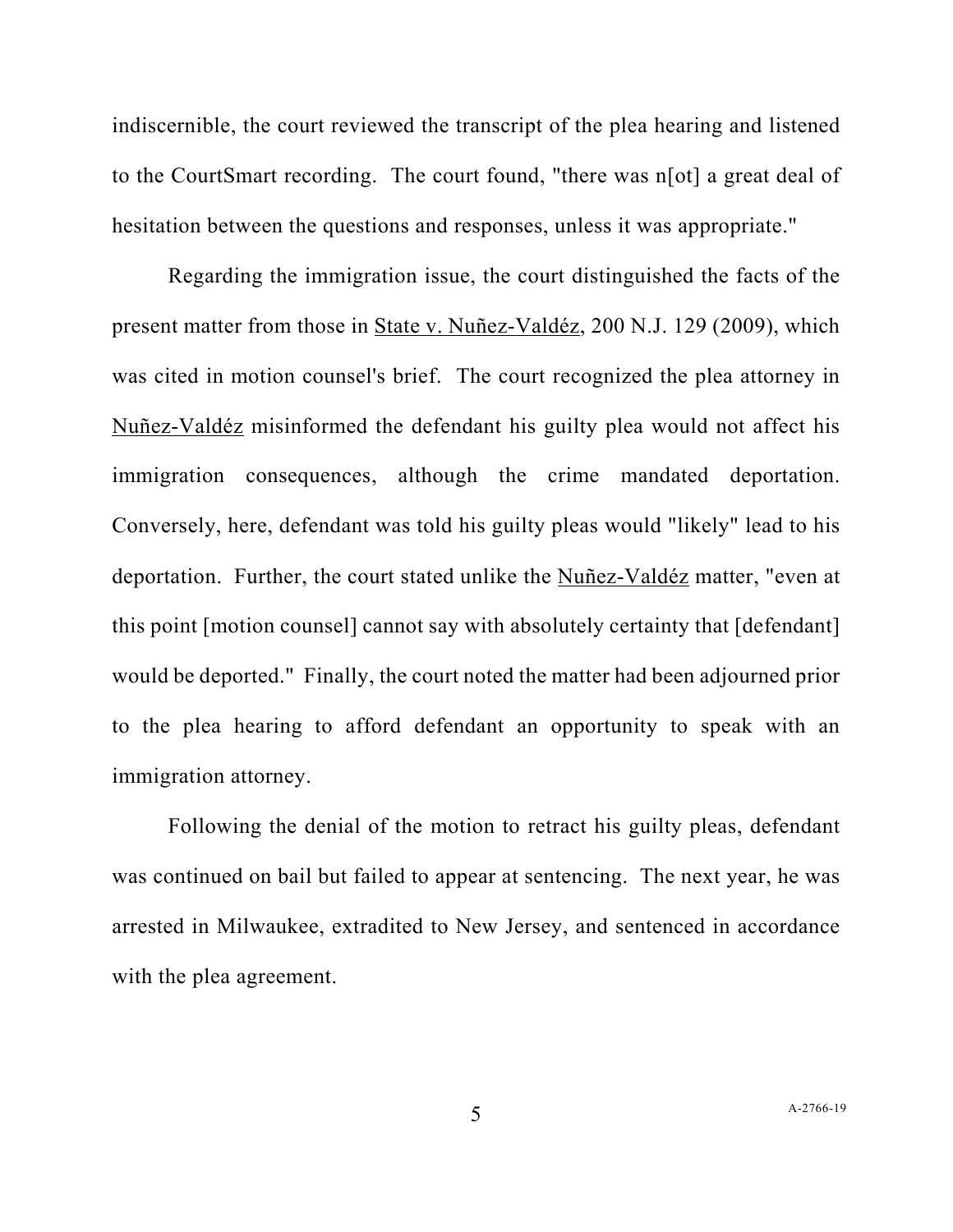Defendant filed a direct appeal of his sentence and the trial court's denial of his motion to withdraw his guilty pleas, which this court heard on an excessive sentencing calendar. See R. 2:9-11. During argument, appellate counsel maintained defendant's guilty pleas were not knowing and voluntary because he was not afforded "the opportunity to consult an immigration attorney about the probable deportation if he accepted the plea." Counsel also argued defendant failed to realize he was pleading guilty to more than one weapons offense. We denied defendant's appeal in a January 9, 2019 order. No further appeals were taken.

In February 2019, defendant filed a timely pro se PCR petition, seeking to withdraw his guilty pleas. Pertinent to this appeal, defendant contended his plea "was not knowing and voluntary because his attorney did not explain to him that he was pleading guilty to a weapon offense that would result in his deportation."

With the assistance of appointed PCR counsel, defendant filed an amended petition, incorporating defendant's pro se arguments. PCR counsel framed defendant's ineffective assistance of counsel claims as follows: (1) "failure to properly explain the implications of the plea"; and (2) "failure to go over the discovery with [defendant] and discuss options such as trial." To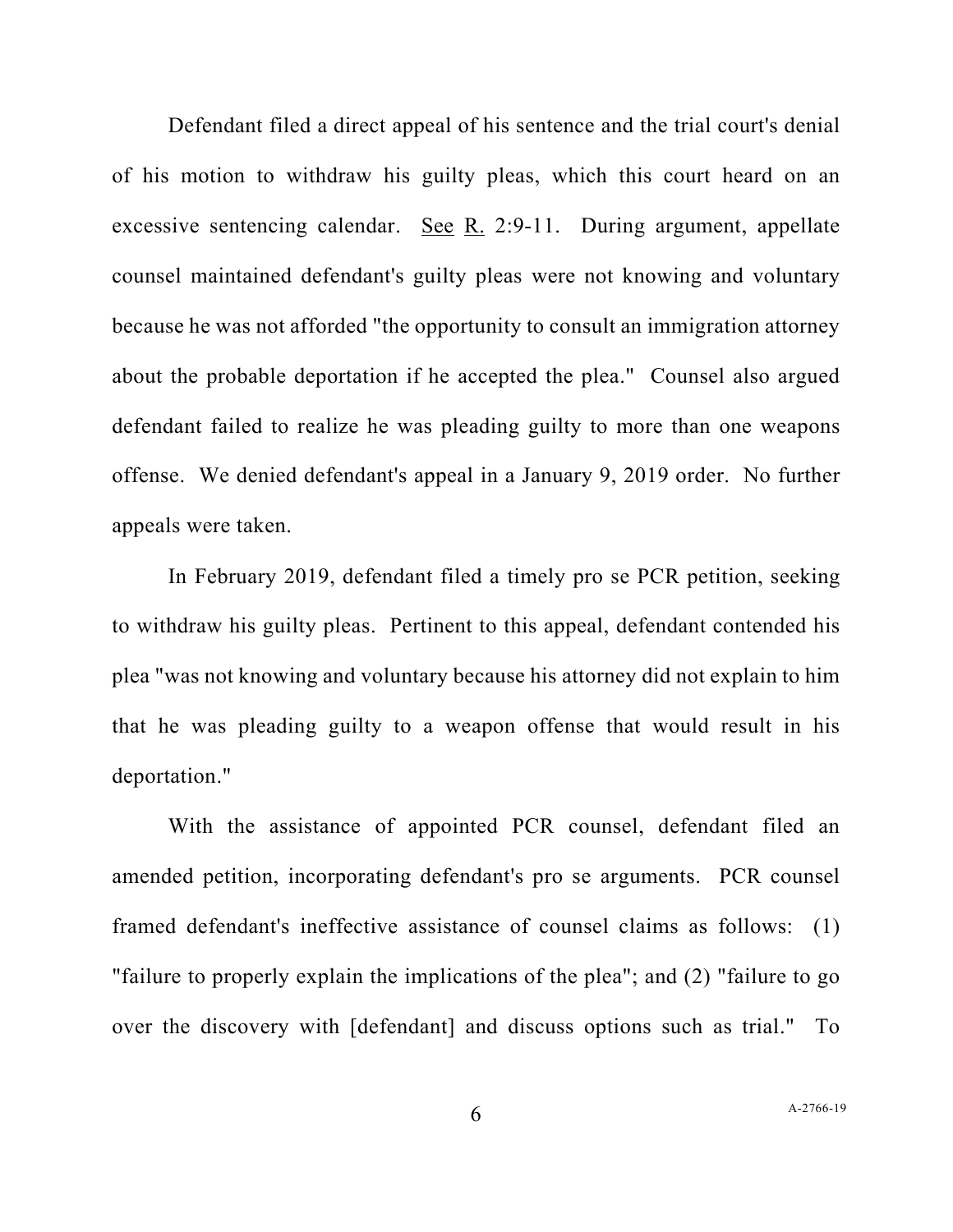support his amended petition, defendant certified although plea counsel "told the [c]ourt that [defendant] had an opportunity to speak with an attorney regarding [his] immigration status," he "only heard" from plea counsel that he "could possibly be deported."

Following oral argument, the PCR judge, who did not preside over the trial court proceedings, issued a cogent written decision, denying defendant's petition. The judge accurately recounted the procedural history, the trial court's decision on defendant's motion to withdraw his guilty pleas, and applicable legal principles. Because defendant's ineffective assistance of counsel claims "concerning the effect of his plea on his immigration status were previously adjudicated on the merits," the PCR judge found they were barred procedurally under Rule 3:22-5. The judge reached the merits on defendant's remaining claims, concluding they were "bald assertions" and defendant nonetheless failed to demonstrate plea counsel's performance prejudiced the outcome of his case. This appeal followed.

On appeal, defendant reprises only those claims that the PCR judge found were procedurally barred. He raises the following points for our consideration.

#### POINT I

## THE PCR COURT ERRED IN FINDING THAT DEFENDANT'S CONTENTION THAT HE WAS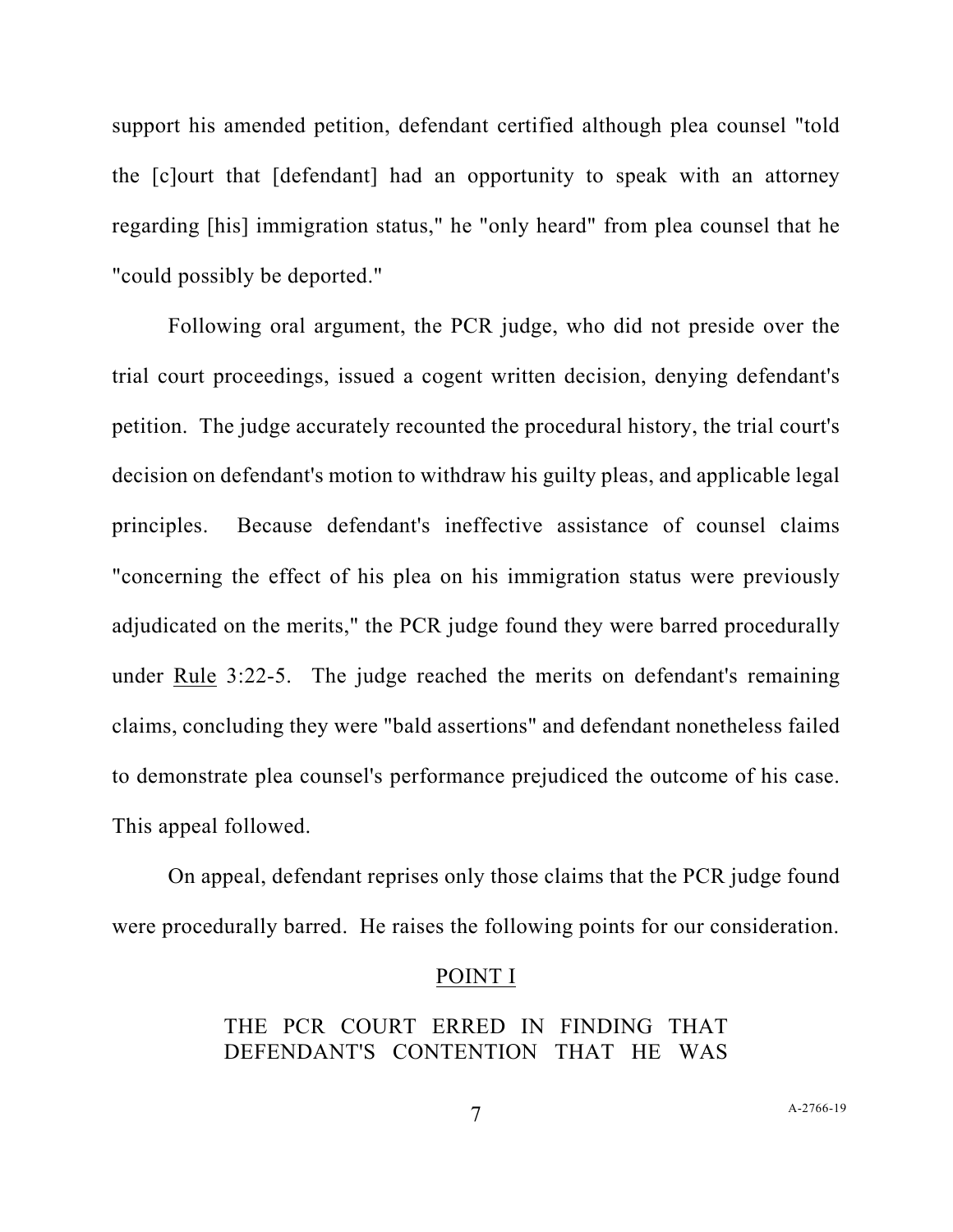DENIED THE EFFECTIVE ASSISTANCE OF COUNSEL WHEN TRIAL COUNSEL FAILED TO INFORM HIM OF THE IMMIGRATION CONSEQUENCES OF HIS GUILTY PLEAS WAS PROCEDURALLY BARRED. THE COURT FAILED TO RULE ON DEFENDANT'S PROPERLY RAISED POST-CONVICTION RELIEF ISSUE.

### POINT II

THE PCR COURT ERRED WHEN IT DENIED DEFENDANT AN EVIDENTIARY HEARING TO DETERMINE THE MERIT OF HIS CONTENTION THAT HE WAS DENIED THE EFFECTIVE ASSISTANCE OF COUNSEL, AND THEREBY THE RIGHTS OF DUE PROCESS AND A FAIR TRIAL, WHEN TRIAL COUNSEL MISINFORMED HIM, ON THE RECORD IN OPEN COURT, OF THE IMMIGRATION CONSEQUENCES OF HIS GUILTY PLEA[S]. (U.S. CONST. AMENDS. V, VI, XIV; N.J. CONST. . . . ART. I,  $[\P\P]$  1, 9, 10).

More particularly, defendant argues his direct appeal did not address the same claims as his PCR petition. He asserts neither the motion judge nor this court adjudicated whether he was denied the effective assistance of counsel. For the first time on appeal, defendant specifically contends his plea counsel failed to advise that his possession of a weapon for an unlawful purpose conviction is considered an aggravated felony under federal immigration law.

If an issue has previously been raised and decided, the "prior adjudication upon the merits . . . is conclusive whether made in the proceedings resulting in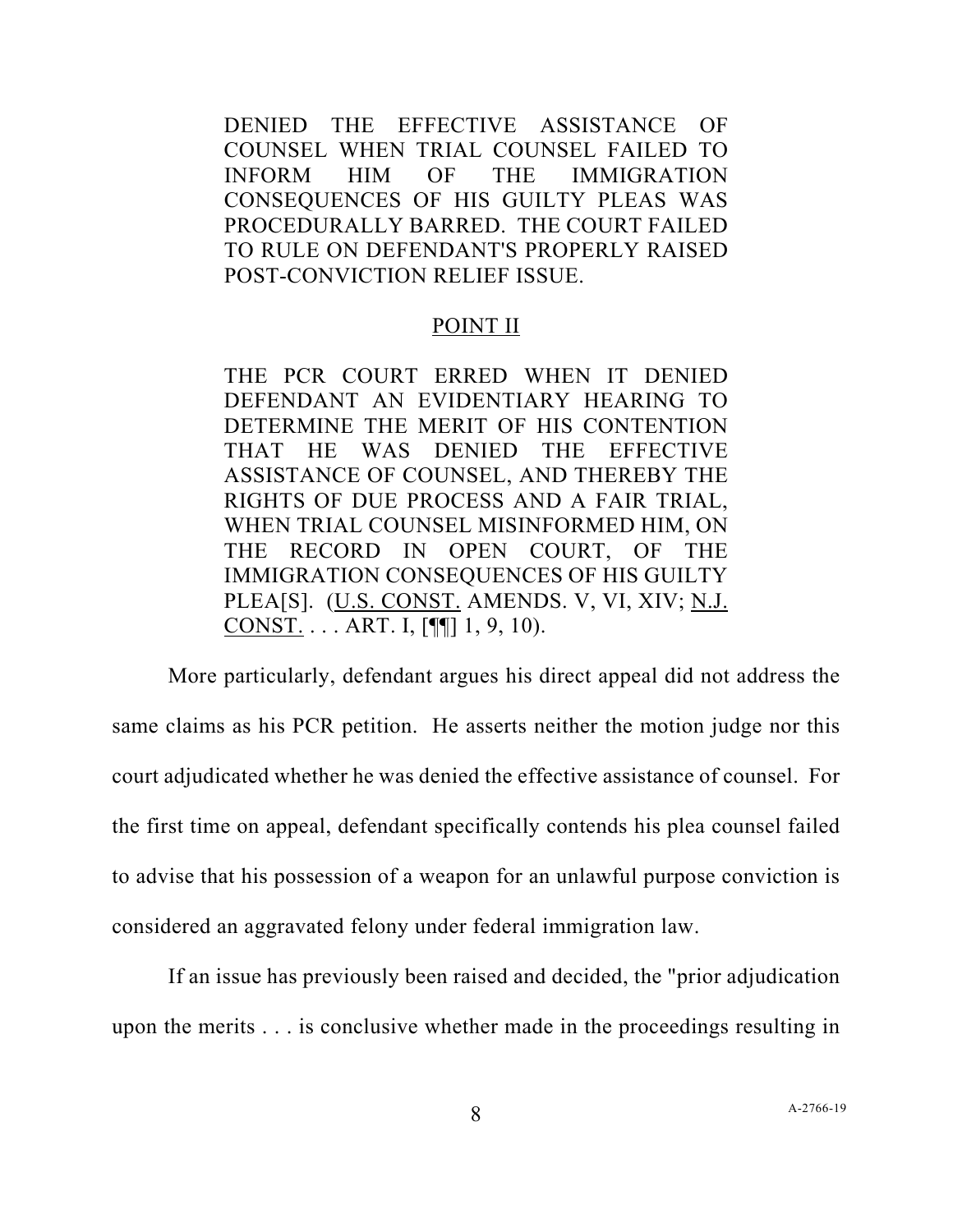the conviction  $\ldots$  or in any appeal taken from such proceedings." R. 3:22-5. PCR is not "an opportunity to relitigate matters already decided on the merits." State v. Afanador, 151 N.J. 41, 50 (1997). An issue decided on direct appeal may not be considered in a PCR proceeding. See State v. Preciose, 129 N.J. 451, 476 (1992). In determining whether this procedural bar applies, the challenged claim should be compared with the prior claim to determine if the two "are either identical or 'substantially equivalent.'" State v. Marshall, 173 N.J. 343, 351 (2002). "If the claims are substantially the same, the petition is procedurally barred; if not, the claim of error should be adjudicated when there is no other reason to bar it." Ibid.

On this record, we are satisfied the PCR judge properly determined defendant's arguments were procedurally barred. In addition, even if defendant's PCR arguments were not procedurally barred, defendant failed to make a prima facie showing in support of his ineffective assistance of counsel claim.

Although in seeking PCR, defendant reframed his argument in terms of ineffective assistance of counsel, he rehashes the same contentions, maintaining plea counsel failed to advise him about the effect of his guilty pleas on his immigration status. That contention was rejected by the motion judge, who distinguished the incorrect advice rendered by the defense attorney in Nuñez-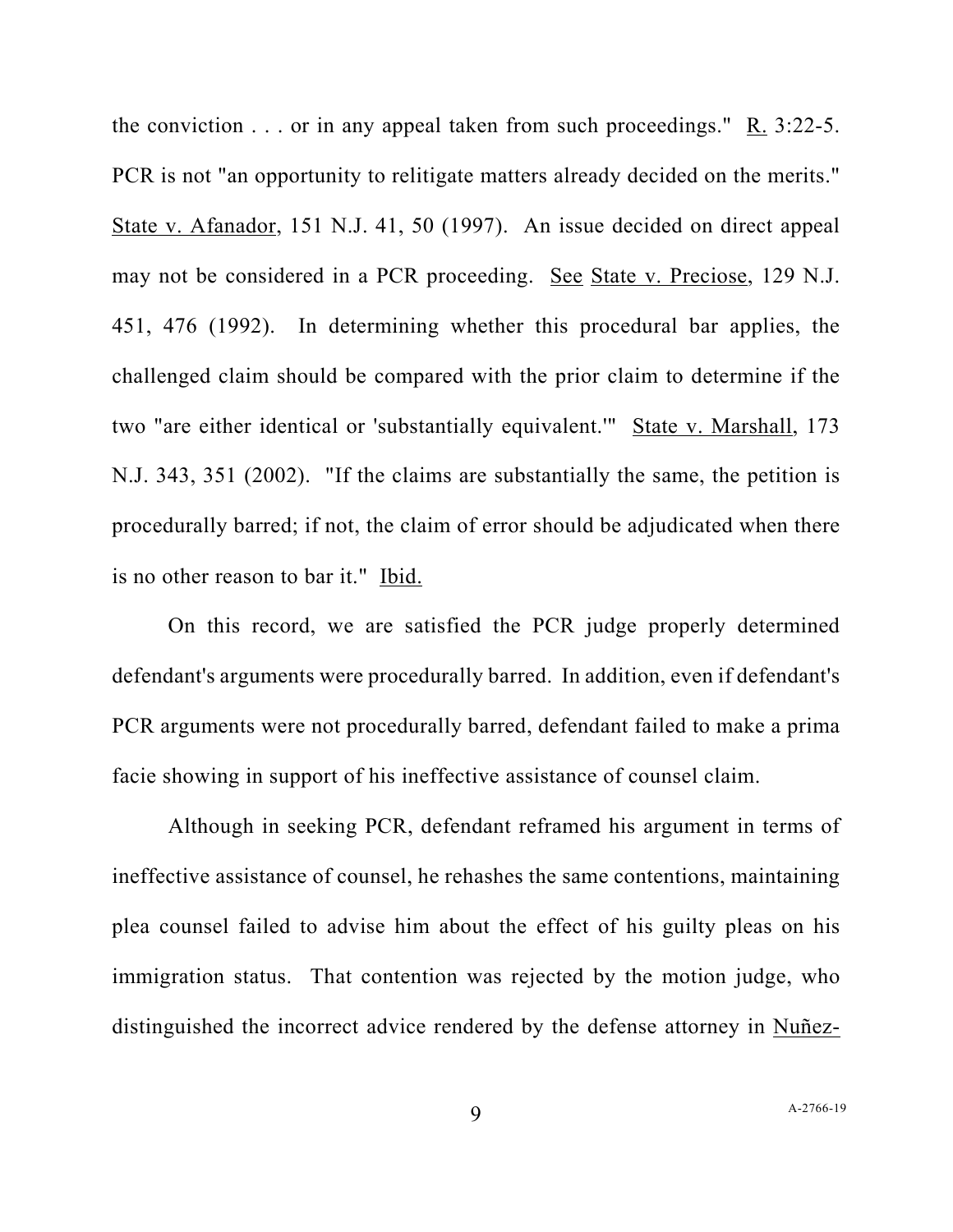Valdéz from the advice rendered to defendant in this case, i.e., that his guilty pleas would likely lead to his deportation. And as stated, we affirmed the motion judge's decision on appeal. By casting the sentencing issue in terms of ineffective assistance of counsel, defendant attempts to sidestep the bar that would ordinarily preclude review. We therefore conclude the issues asserted in defendant's petition for PCR are "substantially equivalent" to substantive claims of error that were raised and denied by the motion judge, and thereafter rejected by this court.

Even if defendant's claims were not procedurally barred, he failed to establish a prima facie case of ineffective assistance of counsel under the Strickland/Fritz<sup>[2](#page-9-0)</sup> framework. To establish an ineffective assistance of counsel claim, a defendant must demonstrate: (1) "counsel's performance was deficient"; and (2) "the deficient performance prejudiced the defense." Strickland, 466 U.S. at 687; see also Fritz, 105 N.J. at 58 (adopting the Strickland two-part test in New Jersey).

In the context of plea agreements of non-citizen defendants, the performance of plea counsel is deficient under the first prong of the Strickland

<span id="page-9-0"></span><sup>2</sup> Strickland v. Washington, 466 U.S. 668, 687 (1984); State v. Fritz, 105 N.J. 42, 58 (1987).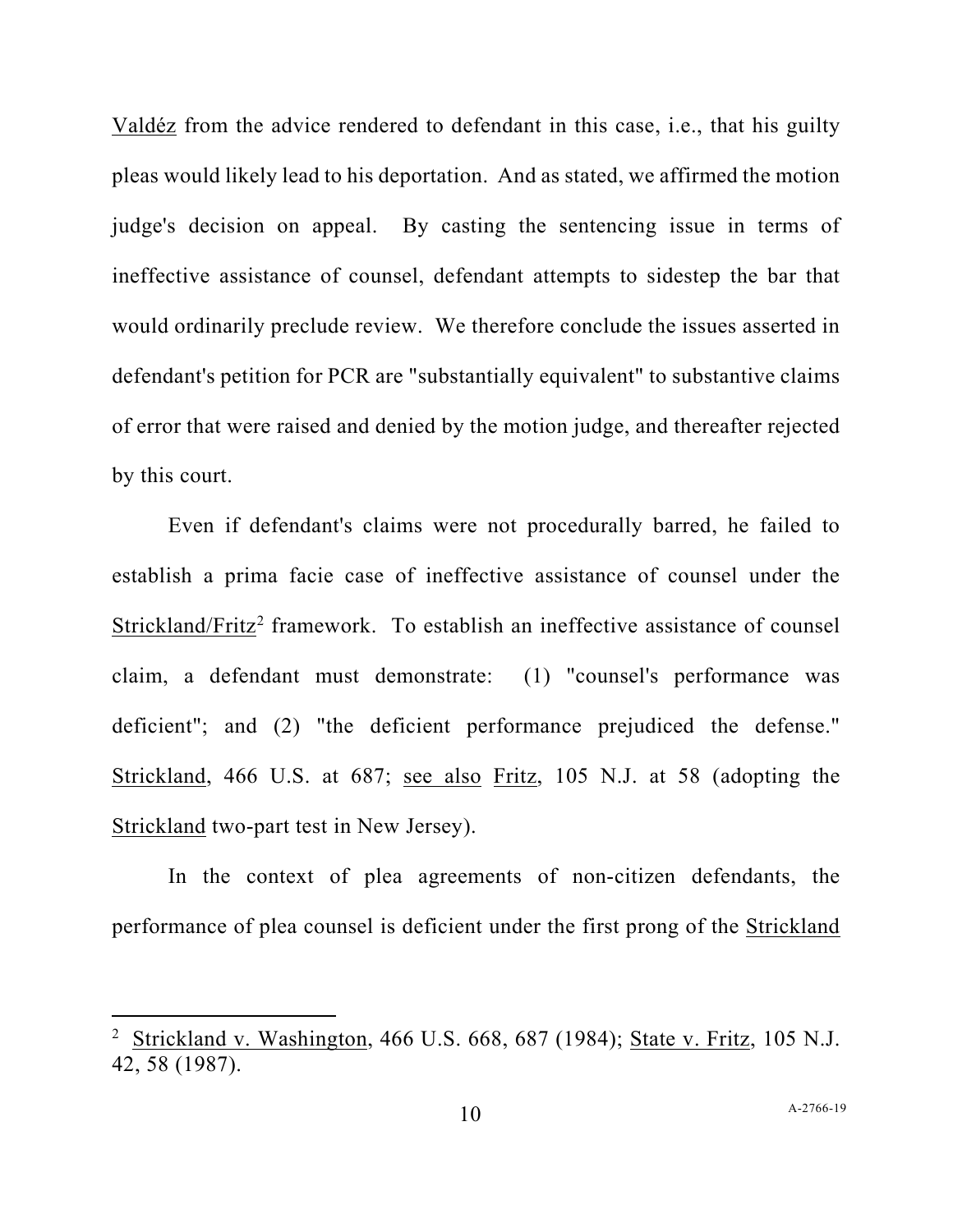standard where counsel "provides false or misleading information concerning the deportation consequences of a plea of guilty." Nuñez-Valdéz, 200 N.J. at 138. In addition, in Padilla v. Kentucky, 559 U.S. 356, 367 (2010), the United States Supreme Court held that plea counsel "is required to address, in some manner, the risk of immigration consequences of a non-citizen defendant's guilty plea." State v. Blake, 444 N.J. Super. 285, 295 (App. Div. 2016). It is now well settled that a defense attorney "must tell a client when removal is mandatory – when consequences are certain" in order to provide effective assistance of counsel. Gaitan, 209 N.J. at 380. Accordingly, "when counsel provides false or affirmatively misleading advice about the deportation consequences of a guilty plea, and the defendant demonstrates that he would not have pled guilty if he had been provided with accurate information, an ineffective assistance of counsel claim has been established." Id. at 351.

As the PCR judge noted when recounting the facts of the matter, the trial court determined defendant "'discussed the impact and consequences' of his guilty pleas with an attorney," and "was properly informed that the plea would 'likely' lead to deportation." As we have recognized, plea counsel is not required to state the words "mandatory deportation" to convey the real consequences of the defendant's plea. Blake, 444 N.J. Super. at 299-300 ("reject[ing the]